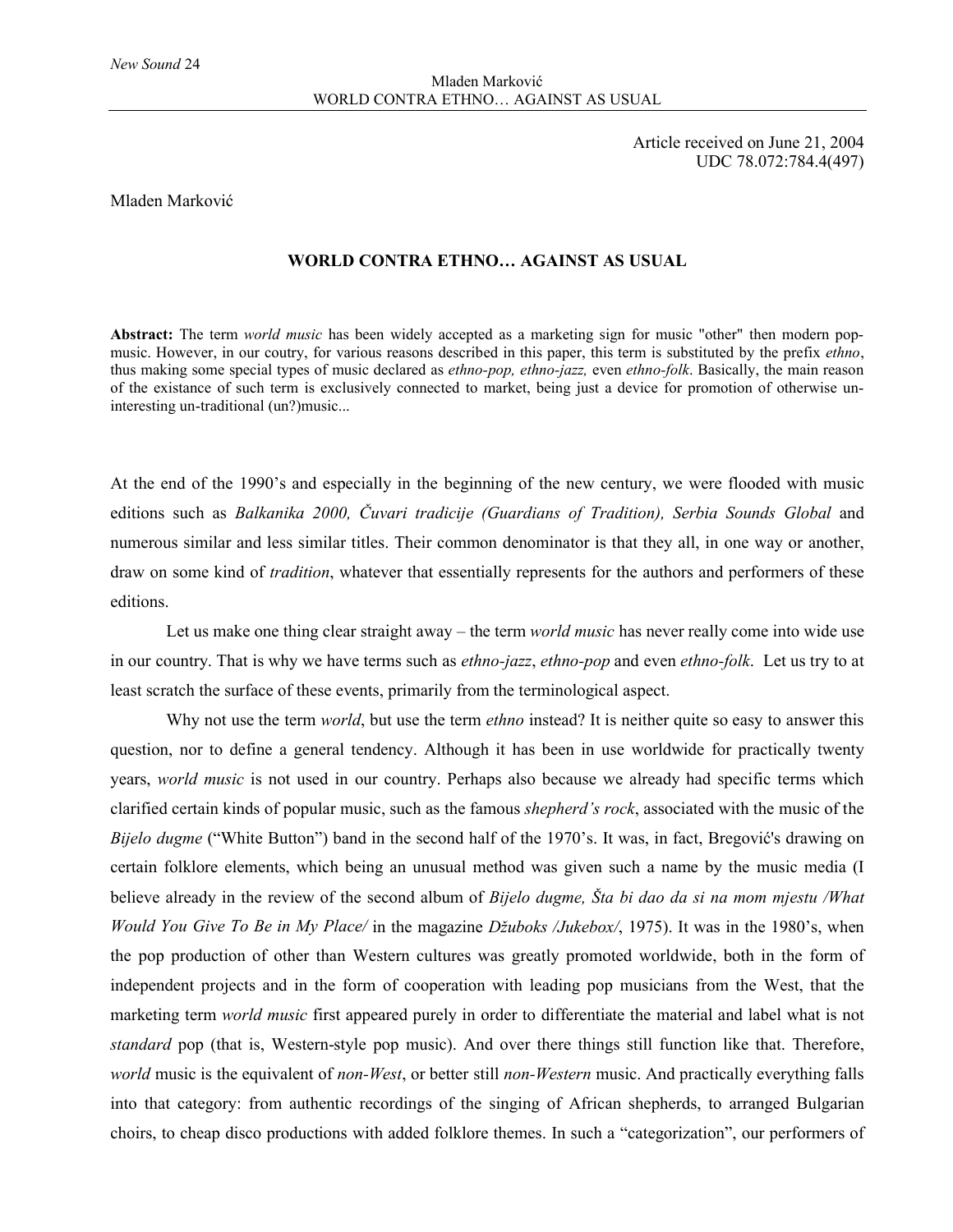so-called *turbo-folk* were also promoted in Western countries as *world* (for instance, you can occasionally find Ceca's albums in London megastores under this category). What is important is that this term *per se* does not point to any one particular kind of popular music, but rather to a diversity which retains its unity only thanks to a certain exclusivity and difference from the "standard".

And what about our *ethno*? In our country, of course, *world* music would not be accepted. We quarrelled with the world in the beginning of the 1990's and we also already had some of our own names from before, such as shepherd's rock. Since music always follows social developments in one way or another and our society was excluded from the world community in the beginning of the said 1990's, it is no wonder that a generally accepted term did not come into wide use in our country as well. There is also an additional reason, or motive, if you will – to defend our national identity. We cannot use something that has been introduced among our enemies. There are, of course, other reasons as well, but we will come back to them later. Naturally, in such an environment, everything with the prefix *ethno* automatically brings to mind the primeval, the Nemanjid dynasty, the age of the Serbian kings, our *tradition* which is the richest in the world… This music attempts on several levels to point out its God-given value to the consumer, usually through an accompanying study or a simple booklet in the edition. First of all, it is described as temporally remote, as *primeval*, which points to its clear value in comparison with the *modern*, practically infamous (those who create "ordinary", "standard" pop music are not exactly automatically considered traitors, but they simply copy the imaginary notion of the West). Furthermore, this music is also represented as *traditional*, which is supposed to ensure the continuity of the *primeval*. Territorially, this music is most often linked with the Balkans in a variety of ways, but as Professor Čolović can say a lot more about this much better, I will not go into all the connotations of such a characterization.

Such prefaces to editions of that music would not be problematic if the kind of music they described really lay behind them. However, if you look at each individual case, it is easy to realize that the indicated "qualities" are deviated from. For instance, on their album *Čuvari tradicije* the Teofilović brothers preserve the traditional singing from Kosovo in – parallel thirds! Any additional clarifications in this case are simply pointless. On Sanja Ilić's album *Balkanika 2000* there is a sea of folk musical instruments, which had never played together, until he composed them into a motley which is supposed to evoke, at least occasionally, Serbian sacred music and Chilandar!? And so on and so forth… However, let us go back to the essence of the prefix *ethno*.

Sometime toward the end of the 1970's, an official research of the famous British magazine *Melody Maker*, the Socialist Federal Republic of Yugoslavia (SFRY or Former Yugoslavia) was ranked fourth in the world in the sphere of music production. Meaning, in terms of the quantity of popular music made and sold. Ahead of the then SFRY were the United States, Great Britain and Jamaica. This result is certainly worthy of attention and respect. What happened then? With the economic crises of the 1980's, production decreased.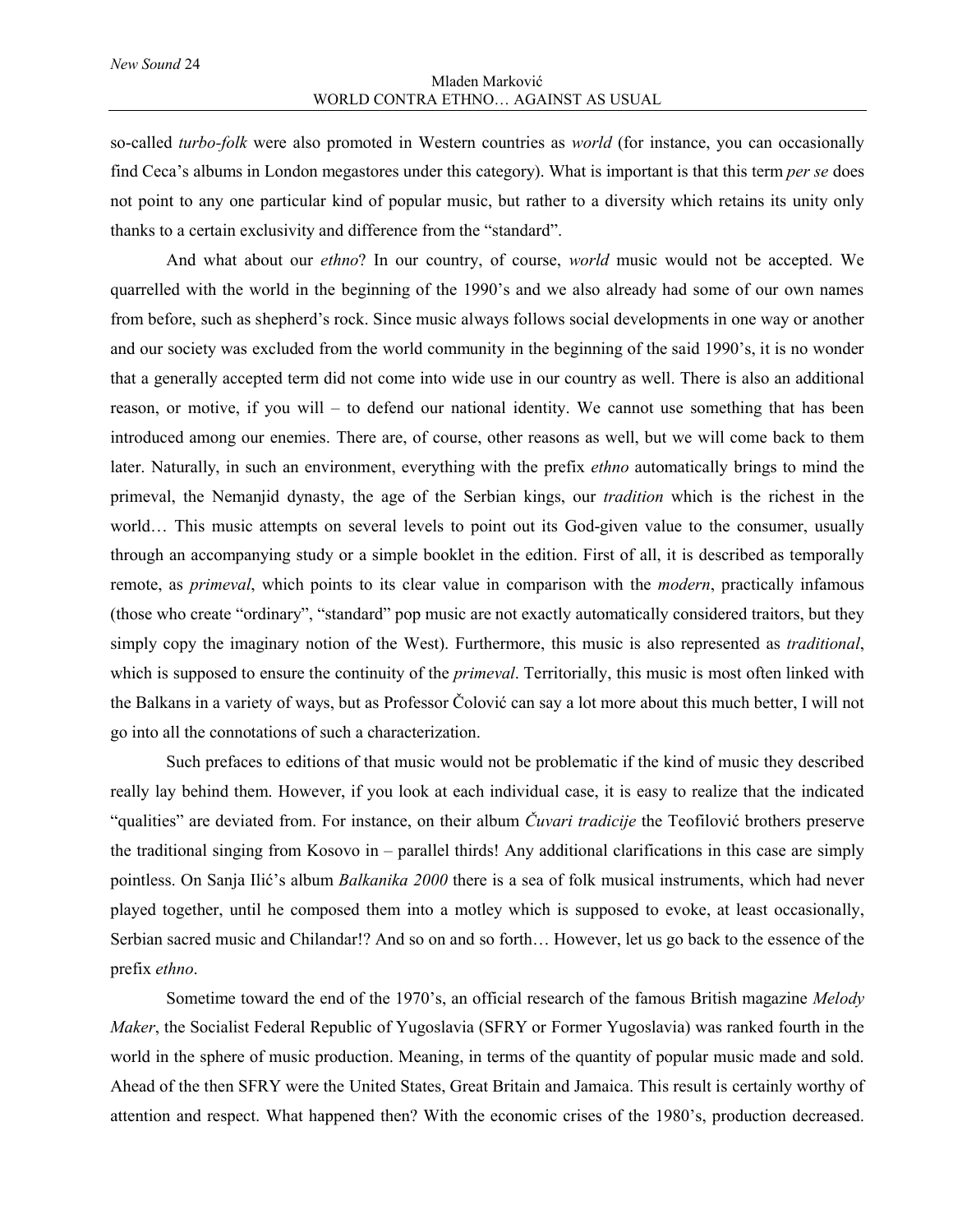## Mladen Marković WORLD CONTRA ETHNO… AGAINST AS USUAL

With the wars of the 1990's, it definitely came to a halt, except for some of its segments. *Turbo-folk* appeared as standard entertainment, but also as the guardian of the "national". The break-up of Yugoslavia also strengthened the so-called *pink* culture (named after *Pink TV*, which was its greatest promoter). Turbo-folk and the sounds of Tehran and Ankara became the dominant music category. The pop music of the end of the 1970's no longer existed. Sporadic editions of former great names only confirmed the fact that rock and pop music were slowly but surely dying out. Financially, every singer or player of turbo-folk was in a much better position than his colleagues in the pop rock section. So what happened? A certain, rather large number of pop musicians, frustrated and unsuccessful in their domain, began to make excursions into folk music, so to speak. However, in their excursions, they started to use quotations or arrangements of our folk melodies and the prefix *ethno* was added. Just as a marketing move in the West separates *world music* from the rest on the shelves at megastores, without changing the essence, so *ethno* separates its creators, in terms of marketing, from the rest of the commercially mostly unsuccessful, musicians. The essence remains intact here as well. The term *ethno* also includes a whole set of styles: from literally performed folk singing as with the band *Moba*, to arranged transcriptions of folklore with production alterations (with the obligatory concert performance in stylized national costume) such as Biljana Krstić's album, to classical jazz improvisations to "folk" themes like Maljoković's orchestra, to, say, philosophically-architecturally monumental projects such as *Balkanika*… Therefore, evidently this is just a marketing move. Let us try to sell that which is "culture", which is the "national being". No one really even thinks about the use, the theoretical use, of the term *ethno*, or of the essence of it. How else would a performer from New Orleans call his jazz? His, presumably, is not *ethno*, whereas this quasi-Serbian is? Well, jazz is *ethno* music by its very being, regardless of the region. Peter Gabriel would certainly never characterize himself as an *ethno* musician because he draws on motives from Africa – many others do the same. But Gabriel does not "need an imaginary prefix in order to sell 500,000 albums… Another phenomenon is evident in our *ethno* movement. When you analyze the published materials and become familiar with their origin, you realize that there is very little or almost nothing related specifically to Serbian musical folklore. Authors most often draw on the folklore of the Balkan peoples – there is Walachian, Bulgarian, Macedonian, Greek, even Hungarian music. Serbian music is least present percentage-wise. Why? In all probability, Serbian folklore does not seem commercial enough to the authors or they lack the auctorial imagination to make it commercial enough, so they draw on other sources. In the *Serbia Sounds Global* edition there is less Serbian musical folklore than any other?! It is evident that beneath such a title lie only marketing and some kind of market struggle against turbo-folk, the established sovereign.

Time for discussion is running out and there is too much talking anyhow. What conclusion can we draw? We are against. Against turbo-folk, even if you do come across a perfectly good song sometimes. Against those who make popular music modelled on the corrupt West. Against "authentic" folklore which is not interesting in itself. Against such a term *world* which, to its disgrace, lumps even someone like Ceca